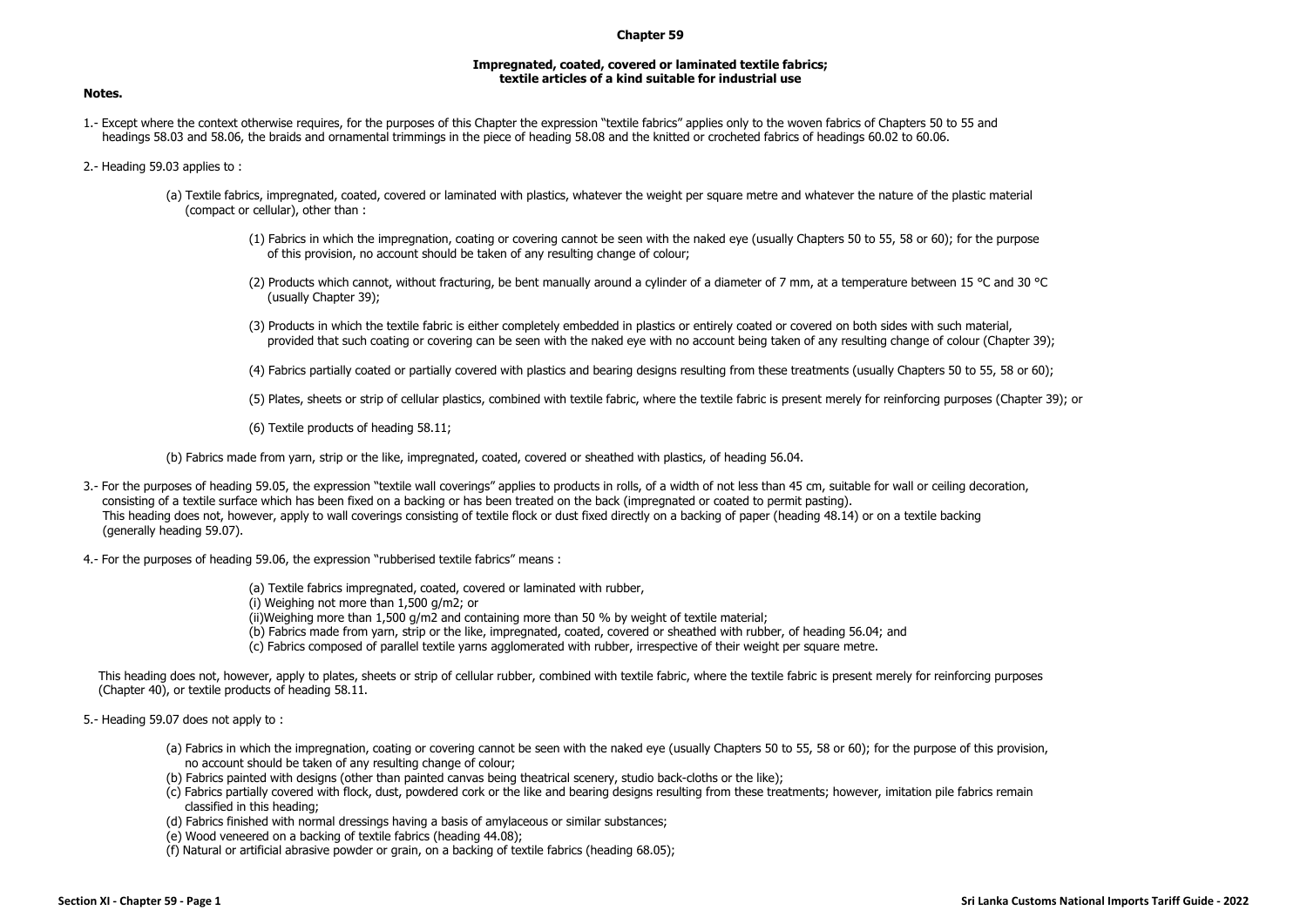(g) Agglomerated or reconstituted mica, on a backing of textile fabrics (heading 68.14); or

(h) Metal foil on a backing of textile fabrics (generally Section XIV or XV).

6.- Heading 59.10 does not apply to :

- (a) Transmission or conveyor belting, of textile material, of a thickness of less than 3 mm; or
- (b) Transmission or conveyor belts or belting of textile fabric impregnated, coated, covered or laminated with rubber or made from textile yarn or cord impregnated, coated, covered or sheathed with rubber (heading 40.10).
- 7.- Heading 59.11 applies to the following goods, which do not fall in any other heading of Section XI :
	- (a) Textile products in the piece, cut to length or simply cut to rectangular (including square) shape (other than those having the character of the products of headings 59.08 to 59.10), the following only :
		- (i) Textile fabrics, felt and felt-lined woven fabrics, coated, covered or laminated with rubber, leather or other material, of a kind used for card clothing, and similar fabrics of a kind used for other technical purposes, including narrow fabrics made of velvet impregnated with rubber, for covering weaving spindles (weaving beams);
		- (ii) Bolting cloth;
		- (iii) Straining cloth of a kind used in oil presses or the like, of textile material or of human hair;
		- (iv) Flat woven textile fabrics with multiple warp or weft, whether or not felted, impregnated or coated, of a kind used in machinery or for other technical purposes;
		- (v) Textile fabrics reinforced with metal, of a kind used for technical purposes;
		- (vi) Cords, braids and the like, whether or not coated, impregnated or reinforced with metal, of a kind used in industry as packing or lubricating materials;
	- (b) Textile articles (other than those of headings 59.08 to 59.10) of a kind used for technical purposes (for example, textile fabrics and felts, endless or fitted with linking devices, of a kind used in papermaking or similar machines (for example, for pulp or asbestos-cement), gaskets, washers, polishing discs and

| <b>HS Hdg</b> | <b>HS Code</b> | <b>Description</b>                                                                                                                                                                                                                                                      | Unit | ICL/<br>SLSI <sup> </sup> | <b>Preferential Duty</b> |           |           |           |           |           |           |           |           |           |             | <b>VAT</b> | <b>PAL</b> | <b>Cess</b>          | <b>Excise</b> | S |
|---------------|----------------|-------------------------------------------------------------------------------------------------------------------------------------------------------------------------------------------------------------------------------------------------------------------------|------|---------------------------|--------------------------|-----------|-----------|-----------|-----------|-----------|-----------|-----------|-----------|-----------|-------------|------------|------------|----------------------|---------------|---|
|               |                |                                                                                                                                                                                                                                                                         |      |                           | <b>AP</b>                | <b>AD</b> | <b>BN</b> | <b>GT</b> | <b>IN</b> | <b>PK</b> | <b>SA</b> | <b>SF</b> | <b>SD</b> | <b>SG</b> | <b>Duty</b> |            |            |                      | (S.P.D)       |   |
| 59.01         |                | Textile fabrics coated with gum or<br>amylaceous substances, of a kind<br>used for the outer covers of books<br>or the like; tracing cloth; prepared<br>painting canvas; buckram and<br>similar stiffened textile fabrics of a<br><b>kind used for hat foundations.</b> |      |                           |                          |           |           |           |           |           |           |           |           |           |             |            |            |                      |               |   |
|               |                |                                                                                                                                                                                                                                                                         |      |                           |                          |           |           |           |           |           |           |           |           |           |             |            |            |                      |               |   |
|               | 5901.10.00     | Textile fabrics coated with gum or<br>amylaceous substances, of a kind used<br>for the outer cover of books or the like                                                                                                                                                 | kg   |                           |                          |           |           |           | Free      | Free      |           | Free      |           | Free      | Free        | 8%         | 10.0%      | Rs.100/=<br>per kg   |               |   |
|               | 5901.90.00     | Other                                                                                                                                                                                                                                                                   | kg   |                           |                          |           |           |           | Free      | Free      |           | Free      |           | Free      | Free        | 8%         | 10.0%      | $Rs.100/=$<br>per kg |               |   |
|               |                |                                                                                                                                                                                                                                                                         |      |                           |                          |           |           |           |           |           |           |           |           |           |             |            |            |                      |               |   |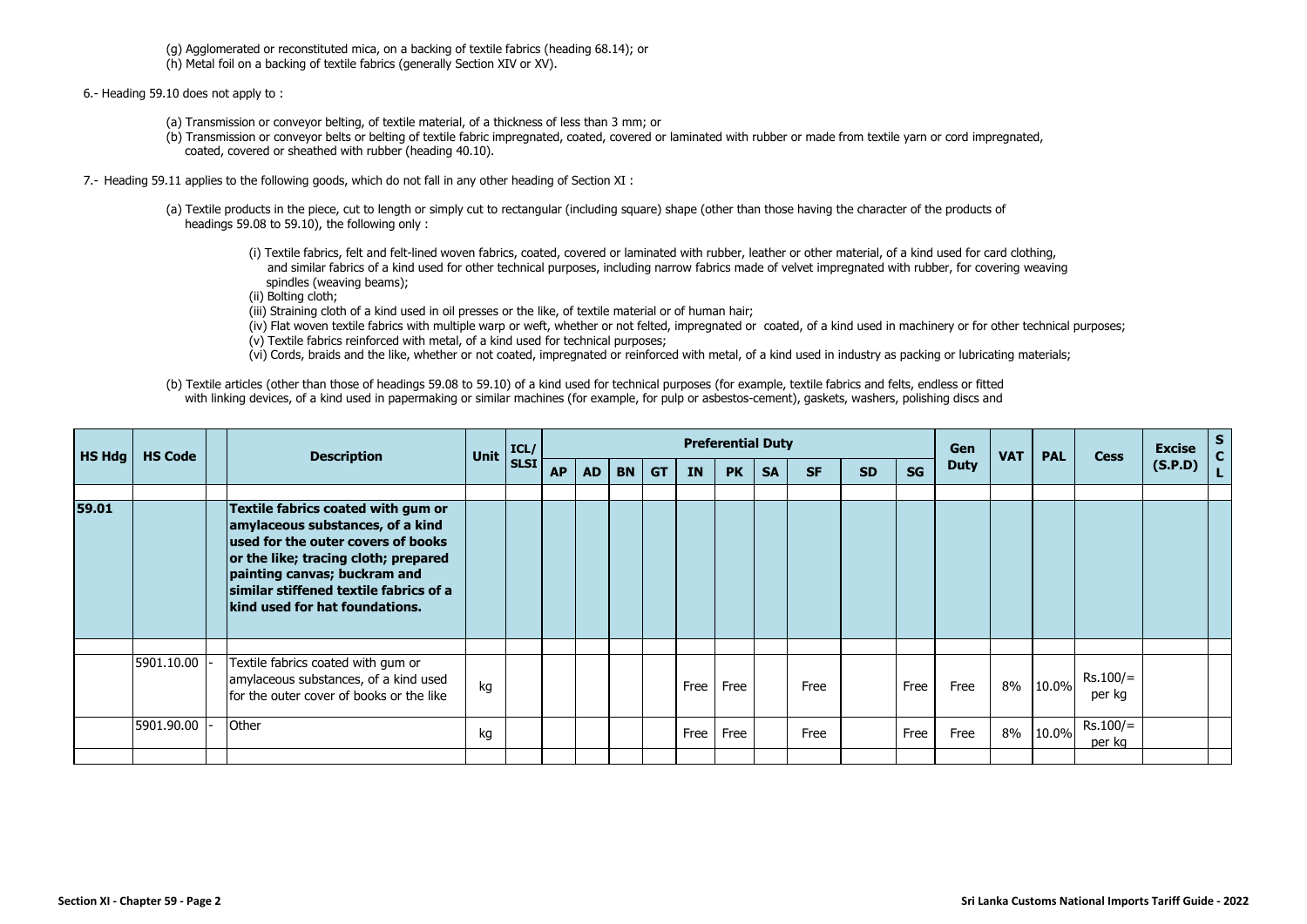| <b>HS Hda</b> | <b>HS Code</b> | <b>Description</b>                                                                                                                                                   | Unit | ICL/        |           | <b>Preferential Duty</b> |           |           |           |           |           |           |           |           |                    | <b>VAT</b> | <b>PAL</b> | <b>Cess</b>                   | <b>Excise</b> | $\mathsf S$<br>$\mathbf{C}$ |
|---------------|----------------|----------------------------------------------------------------------------------------------------------------------------------------------------------------------|------|-------------|-----------|--------------------------|-----------|-----------|-----------|-----------|-----------|-----------|-----------|-----------|--------------------|------------|------------|-------------------------------|---------------|-----------------------------|
|               |                |                                                                                                                                                                      |      | <b>SLSI</b> | <b>AP</b> | <b>AD</b>                | <b>BN</b> | <b>GT</b> | <b>IN</b> | <b>PK</b> | <b>SA</b> | <b>SF</b> | <b>SD</b> | <b>SG</b> | <b>Duty</b>        |            |            |                               | (S.P.D)       | $\mathsf{L}$                |
| 59.02         |                | Tyre cord fabric of high tenacity<br>yarn of nylon or other polyamides,<br>polyesters or viscose rayon.                                                              |      |             |           |                          |           |           |           |           |           |           |           |           |                    |            |            |                               |               |                             |
|               | 5902.10.00     | Of nylon or other polyamides                                                                                                                                         | kg   |             |           |                          |           |           | Free      | Free      |           | Free      |           | Free      | Free               | 8%         | 10.0%      |                               |               |                             |
|               | 5902.20.00     | Of polyesters                                                                                                                                                        | kg   |             |           |                          |           |           | Free      | Free      |           | Free      |           | Free      | Free               | 8%         | 10.0%      |                               |               |                             |
|               | 5902.90.00     | Other                                                                                                                                                                | kg   |             |           |                          |           |           | Free      | Free      |           | Free      |           | Free      | Free               | 8%         | 10.0%      |                               |               |                             |
| 59.03         |                | Textile fabrics impregnated, coated,<br>covered or laminated with plastics,<br>other than those of heading 59.02.                                                    |      |             |           |                          |           |           |           |           |           |           |           |           |                    |            |            |                               |               |                             |
|               | 5903.10        | With poly(vinyl chloride) :                                                                                                                                          |      |             |           |                          |           |           |           |           |           |           |           |           |                    |            |            |                               |               |                             |
|               | 5903.10.10     | Woven tubular fabric made of the strip or<br>like , obtained from materials of heading<br>54.04 of a lay --flat width not exceeding<br>750 mm whether or not printed |      |             |           |                          |           |           |           |           |           |           |           |           | Rs. 17/-<br>per kg | $0\%$      | 10.0%      | 25% or<br>$Rs.50/=$<br>per kg |               |                             |
|               | 5903.10.90     | Other                                                                                                                                                                |      |             |           |                          |           |           |           |           |           |           |           |           | 10%                | $0\%$      | 10.0%      | 30% or Rs<br>$55/=$ per<br>kg |               |                             |
|               | 5903.20        | With polyurethane:                                                                                                                                                   |      |             |           |                          |           |           |           |           |           |           |           |           |                    |            |            |                               |               |                             |
|               | 5903.20.10     | Woven tubular fabric made of the strip or<br>like , obtained from materials of heading<br>54.04 of a lay --flat width not exceeding<br>750 mm whether or not printed |      |             |           |                          |           |           | Free      | Free      |           | Free      |           |           | Rs. 17/-<br>per kg | $0\%$      | 10.0%      | 25% or<br>$Rs.50/=$<br>per kg |               |                             |
|               | 5903.20.90     | Other                                                                                                                                                                |      |             |           |                          |           |           | Free      | Free      |           | Free      |           | Free      | Free               | 0%         | 10.0%      | 25% or<br>$Rs.50/=$<br>per kg |               |                             |
|               | 5903.90        | Other:                                                                                                                                                               |      |             |           |                          |           |           |           |           |           |           |           |           |                    |            |            |                               |               |                             |
|               | 5903.90.10     | Woven tubular fabric made of the strip or<br>like , obtained from materials of heading<br>54.04 of a lay --flat width not exceeding<br>750 mm whether or not printed | kg   |             |           |                          |           |           | Free      | Free      |           | Free      |           |           | Rs. 17/-<br>per kg | 0%         | 10.0%      | 25% or<br>$Rs.50/=$<br>per kg |               |                             |
|               | 5903.90.90     | Other                                                                                                                                                                |      |             |           |                          |           |           | Free      | Free      |           | Free      |           | Free      | Free               | $0\%$      | 10.0%      | 25% or<br>$Rs.50/=$<br>per kg |               |                             |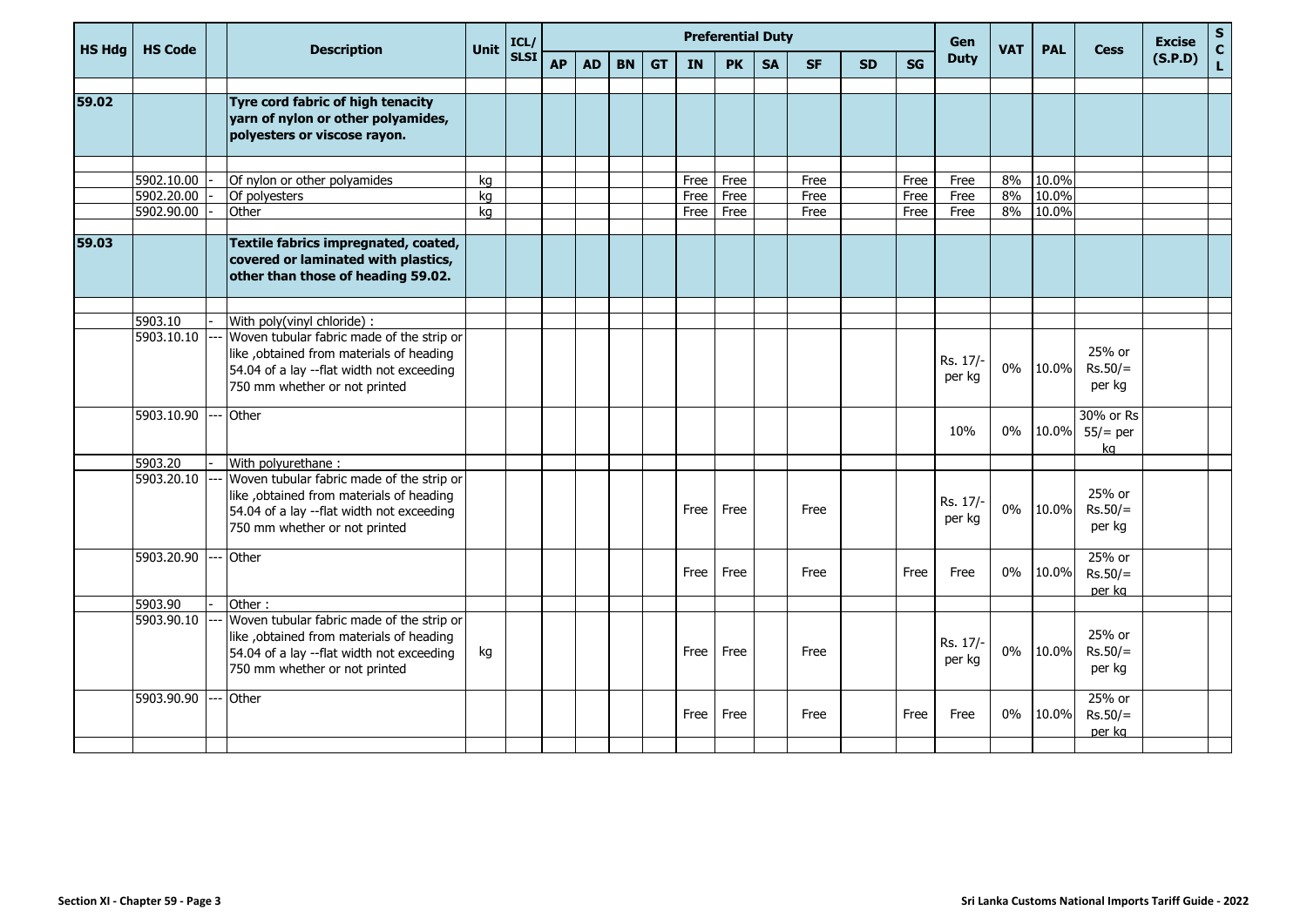| <b>HS Hdg</b> | <b>HS Code</b>           |  | <b>Description</b>                                                                                                                                                                                               | Unit                             | ICL/<br><b>SLSI</b> | <b>Preferential Duty</b> |           |           |           |           |              |           |                             |                               |           |                              | <b>VAT</b> | <b>PAL</b>     | <b>Cess</b>         | <b>Excise</b> | ${\sf s}$<br>$\mathbf{C}$ |
|---------------|--------------------------|--|------------------------------------------------------------------------------------------------------------------------------------------------------------------------------------------------------------------|----------------------------------|---------------------|--------------------------|-----------|-----------|-----------|-----------|--------------|-----------|-----------------------------|-------------------------------|-----------|------------------------------|------------|----------------|---------------------|---------------|---------------------------|
|               |                          |  |                                                                                                                                                                                                                  |                                  |                     | <b>AP</b>                | <b>AD</b> | <b>BN</b> | <b>GT</b> | <b>IN</b> | <b>PK</b>    | <b>SA</b> | <b>SF</b>                   | <b>SD</b>                     | <b>SG</b> | <b>Duty</b>                  |            |                |                     | (S.P.D)       | L                         |
| 59.04         |                          |  | Linoleum, whether or not cut to<br>shape; floor coverings consisting of<br>a coating or covering applied on a<br>textile backing, whether or not cut<br>to shape.                                                |                                  |                     |                          |           |           |           |           |              |           |                             |                               |           |                              |            |                |                     |               |                           |
|               |                          |  |                                                                                                                                                                                                                  |                                  |                     |                          |           |           |           |           |              |           |                             |                               |           |                              |            |                |                     |               |                           |
|               | 5904.10.00<br>5904.90.00 |  | Linoleum<br>Other                                                                                                                                                                                                | m <sup>2</sup><br>m <sup>2</sup> |                     |                          |           |           |           | Free      | Free<br>Free |           | Free                        |                               | Free      | Free                         | 8%<br>8%   | 10.0%<br>10.0% |                     |               |                           |
|               |                          |  |                                                                                                                                                                                                                  |                                  |                     |                          |           |           |           | Free      |              |           | Free                        |                               | Free      | Free                         |            |                |                     |               |                           |
| 59.05         | 5905.00.00               |  | <b>Textile wall coverings.</b>                                                                                                                                                                                   | m <sup>2</sup>                   |                     |                          |           |           |           | Free      | Free         |           | Free                        |                               | Free      | Free                         | 8%         | 10.0%          |                     |               |                           |
| 59.06         |                          |  | Rubberised textile fabrics, other<br>than those of heading 59.02.                                                                                                                                                |                                  |                     |                          |           |           |           |           |              |           |                             |                               |           |                              |            |                |                     |               |                           |
|               | 5906.10.00               |  | Adhesive tape of a width not exceeding<br>20 cm                                                                                                                                                                  | kg                               |                     |                          |           |           |           | Free      | Free         |           | Free                        |                               | Free      | Free                         | 8%         | 10.0%          |                     |               |                           |
|               |                          |  | Other:                                                                                                                                                                                                           |                                  |                     |                          |           |           |           |           |              |           |                             |                               |           |                              |            |                |                     |               |                           |
|               | 5906.91.00<br>5906.99.00 |  | Knitted or crocheted<br>Other                                                                                                                                                                                    | kg                               |                     |                          |           |           |           | Free      | Free         |           | Free                        |                               | Free      | Free                         | 8%<br>8%   | Ex<br>10.0%    |                     |               |                           |
|               |                          |  |                                                                                                                                                                                                                  | kg                               |                     |                          |           |           |           | Free      | Free         |           | Free                        |                               | Free      | Free                         |            |                |                     |               |                           |
| 59.07         | 5907.00.00               |  | <b>Textile fabrics otherwise</b><br>impregnated, coated or covered;<br>painted canvas being theatrical<br>scenery, studio back-cloths or the<br>like.                                                            | kg                               |                     |                          |           |           |           | Free      | Free         |           | Free                        |                               | Free      | Free                         | 8%         | 10.0%          | $Rs.50/=$<br>per kg |               |                           |
|               |                          |  |                                                                                                                                                                                                                  |                                  |                     |                          |           |           |           |           |              |           |                             |                               |           |                              |            |                |                     |               |                           |
| 59.08         | 5908.00.00               |  | Textile wicks, woven, plaited or<br>knitted, for lamps, stoves, lighters,<br>candles or the like; incandescent<br>gas mantles and tubular knitted gas<br>mantle fabric therefore, whether or<br>not impregnated. | kg                               |                     |                          |           |           |           | Free      | Free         |           | 5% or<br>Rs. 36/-<br>per kg | 4.5% or<br>Rs. 35/-<br>per kg |           | 10% or<br>Rs. 72/-<br>per kg | 8%         | Ex             |                     |               |                           |
| 59.09         | 5909.00.00               |  |                                                                                                                                                                                                                  |                                  |                     |                          |           |           |           |           |              |           |                             |                               |           |                              |            |                |                     |               |                           |
|               |                          |  | <b>Textile hosepiping and similar</b><br>textile tubing, with or without<br>lining, armour or accessories of<br>other materials.                                                                                 | kg                               |                     |                          |           |           |           | Free      | Free         |           | Free                        |                               | Free      | Free                         | 8%         | 10.0%          |                     |               |                           |